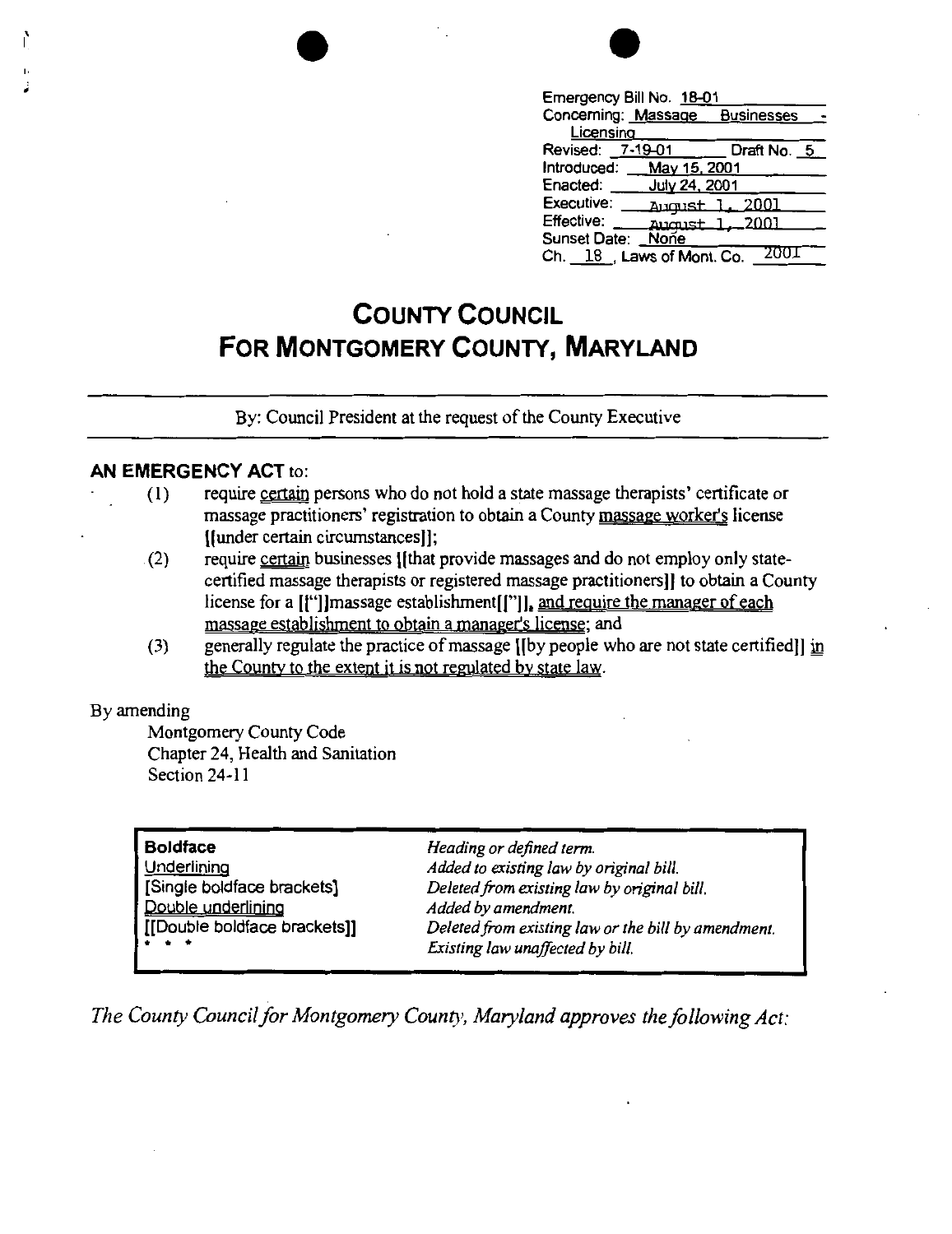•

### **Sec. 1. Section 24-11 is amended as follows:**

## 2 **24-11. Massage.**

 $\mathbf{1}$ 

 $\big)$ 

 $\overline{)}$ 

 $\bar{1}$ 

| 3            | (a) | <b>Definitions.</b> In this Section, terms that are defined in the state Health           |
|--------------|-----|-------------------------------------------------------------------------------------------|
| 4            |     | Occupations Article have the same meaning, and the following words                        |
| 5            |     | and phrases have the <u>following</u> meanings [indicated]:                               |
| 6            |     | Massage [means the external manipulation of the soft tissues of<br>(1)                    |
| 7            |     | the human body for purposes of relaxation or stress reduction.                            |
| 8            |     | Massage does not include any activity for which a license is                              |
| 9            |     | required under State law, including the use of spinal or joint                            |
| 10           |     | manipulation, mobilization, therapeutic exercise, ultrasound,                             |
| $\mathbf{1}$ |     | radiant heat, or electrical stimulation] has the same meaning as                          |
| 12           |     | <u>"massage therapy" under §3-5A-01 of the Health Occupations</u>                         |
| 13           |     | Article.                                                                                  |
| 14           |     | Massage establishment [means]: any business [[that provides,<br>(2)                       |
| 15           |     | allows a person on its premises to provide, or directs or refers a                        |
| 16           |     | person elsewhere to provide, massage for compensation either                              |
| 17           |     | directly or indirectly: ]]                                                                |
| 18           |     | at [the] a business location in the County; or]]<br>$\mathbf{H}(\mathbf{A})$ <u>i</u> .   |
| 19           |     | at any other location in the County; and]<br>$\vert (B) \vert$<br>$\overline{\mathbf{u}}$ |
| 20           |     | $[(B)$ whose employees, agents, or contractors perform massage                            |
| 21           |     | and who are not certified massage therapists or registered                                |
| 22           |     | massage practitioners]] where any employee, agent, or                                     |
| 23           |     | contractor who is not a certified massage therapist or                                    |

registered massage practitioner under state law performs a

massage.

 $\bar{\mathcal{A}}$ 

24

25

-2-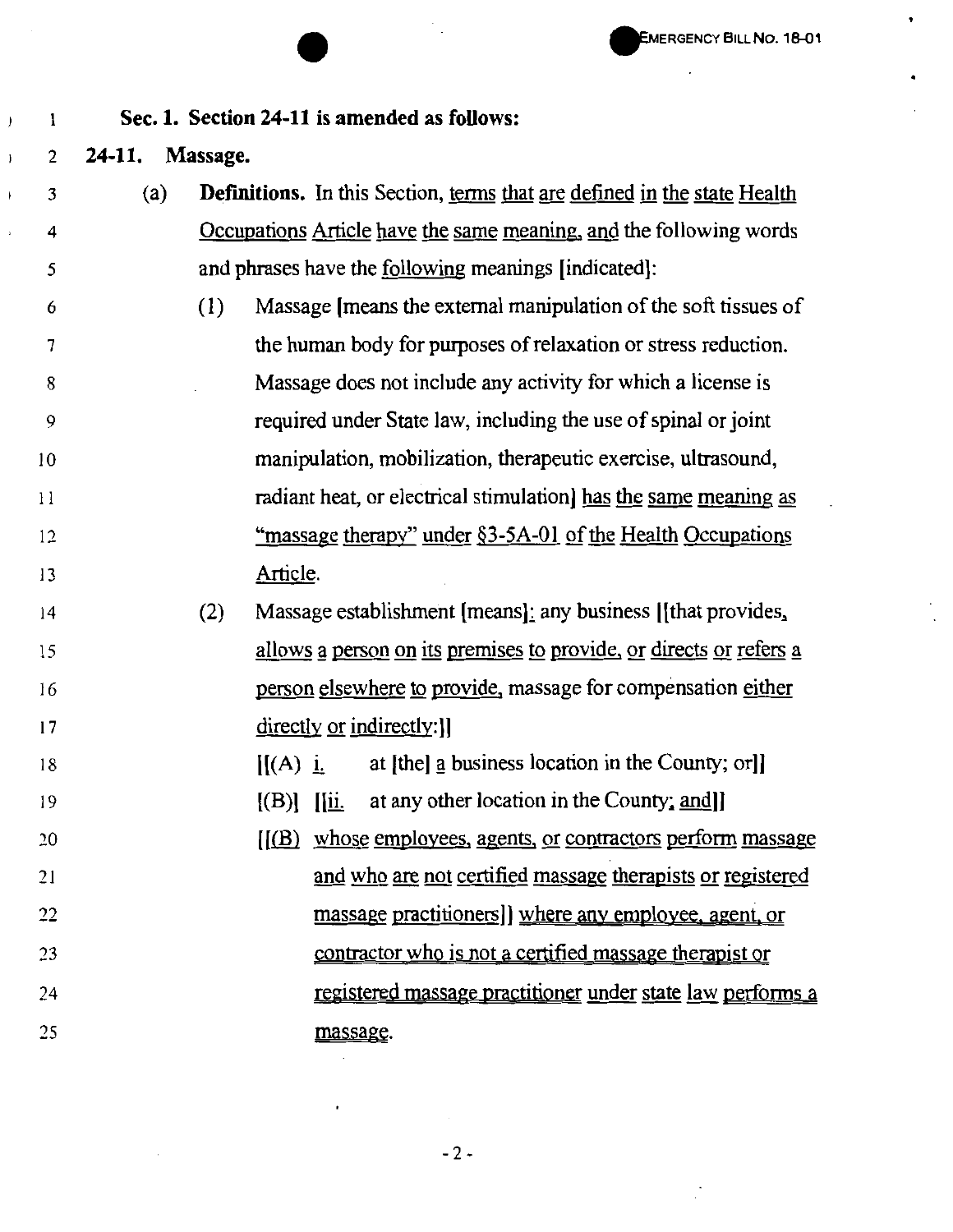

|    |             |                                           |              |                                                                      | <b>EMERGENCY BILL NO. 18-01</b> |
|----|-------------|-------------------------------------------|--------------|----------------------------------------------------------------------|---------------------------------|
| 26 |             | (3)                                       |              | Director [means]: the Director of the Department of Health and       |                                 |
| 27 |             |                                           |              | Human Services, or the Director's designee.                          |                                 |
| 28 |             | $\Delta$                                  |              | Board: the Maryland State Board of Chiropractic Examiners.           |                                 |
| 29 |             | (5)                                       |              | Department: the Department of Health and Human Services.             |                                 |
| 30 |             | $\left[\left(\underline{6}\right)\right]$ |              | Massage establishment manager: an individual who acts as the         |                                 |
| 31 |             |                                           |              | manager of a massage establishment.                                  |                                 |
| 32 |             | $\mathbf{I}(\mathbf{Z})$                  |              | Massage establishment worker: an individual, not exempted            |                                 |
| 33 |             |                                           |              | under subsection (b), who administers massages to other              |                                 |
| 34 |             |                                           |              | individuals.]]                                                       |                                 |
| 35 | <u>(b)</u>  |                                           |              | Scope. This Section does not apply to:                               |                                 |
| 36 |             | $\Omega$                                  |              | an individual with a license, registration, or other approval issued |                                 |
| 37 |             |                                           |              | by the Board to provide massage under §3-5A-05 of the Health         |                                 |
| 38 |             |                                           |              | $Occupations$ $Article[[.]]$                                         |                                 |
| 39 |             | (2)                                       |              | an athletic trainer who:                                             |                                 |
| 40 |             |                                           | <u>(A)</u>   | is certified by a nationally recognized athletic trainer             |                                 |
| 41 |             |                                           |              | certification agency identified by the Director and works            |                                 |
| 42 |             |                                           |              | under the supervision of a physician, while functioning in           |                                 |
| 43 |             |                                           |              | [the course of]] the athletic trainer's professional capacity;       |                                 |
| 44 |             |                                           | $\mathbf{B}$ | is employed by an accredited educational institution, while          |                                 |
| 45 |             |                                           |              | performing professional duties at that institution; or               |                                 |
| 46 |             |                                           | $\Omega$     | is employed by a professional sports team, while treating            |                                 |
| 47 |             |                                           |              | members of that team; and [[.]]                                      |                                 |
| 48 |             | $\Omega$                                  |              | a [[massage establishment]] business in which every person who       |                                 |
| 49 |             |                                           |              | performs massage is a certified massage therapist or registered      |                                 |
| 50 |             |                                           |              | massage practitioner under State law.                                |                                 |
| 51 | $[(b)]$ (c) |                                           |              | Massage establishment[[s]].                                          |                                 |

 $\bullet$ 

 $\epsilon$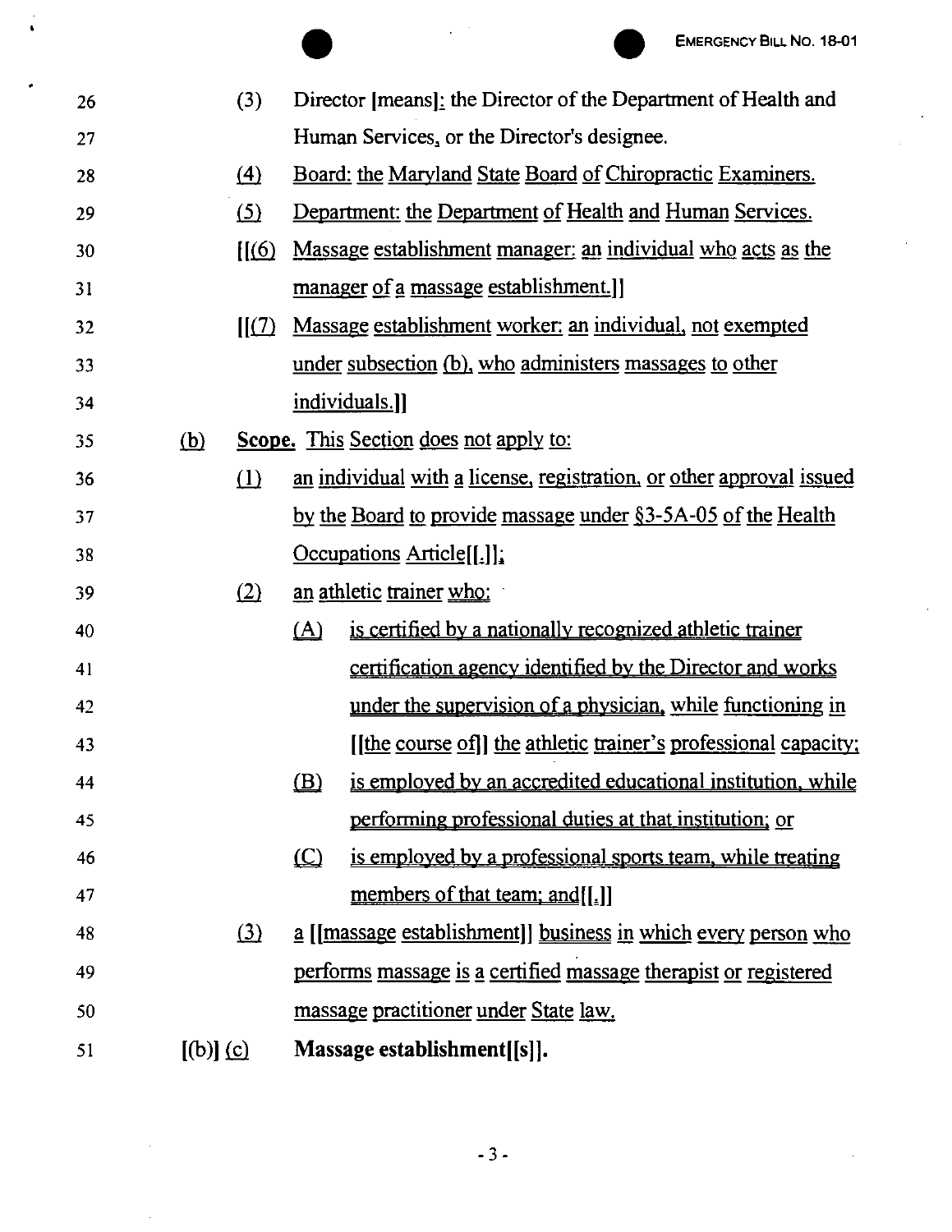52

53

54

55

56

57

58

59

60

61

62

63

64

65

66

67

68

69

70

71

72

73

ERGENCY BILL NO. 18-01<br>
(1) (A) Any [[person who operates a]] massage establishment [in] the County) must [obtain an annual) have a license [from the Director) issued by the Director under this Section. The licensee is the owner of the establishment. If the owner is not an individual. the owner must designate on the application an individual as the owner's representative. The owner's representative must consent on the application to be so designated. The representative must accept any notice sent to the owner under this Section. If the owner does not pay any fine. penalty. or fee due under this Section, the Director may collect the fine. penalty. or fee from the owner's representative. The owner must not designate an individual as its representative under this subsection if the individual is not qualified to receive a manager's license under subsection (d}.

- $\delta$  The [[massage establishment must have the]] licensee or a licensed manager must be on the premises at all times while the establishment is occupied.
- $(C)$  A person must not own or operate a massage establishment without obtaining a massage establishment license. This requirement may be enforced by the Director or the Police Department.
- 74 75 76 77  $\Omega$ ) The Director or the Police Department may close [[the business operating as]] an unlicensed massage establishment until the business and each person owning or operating the business obtains a license under this Section.

-4-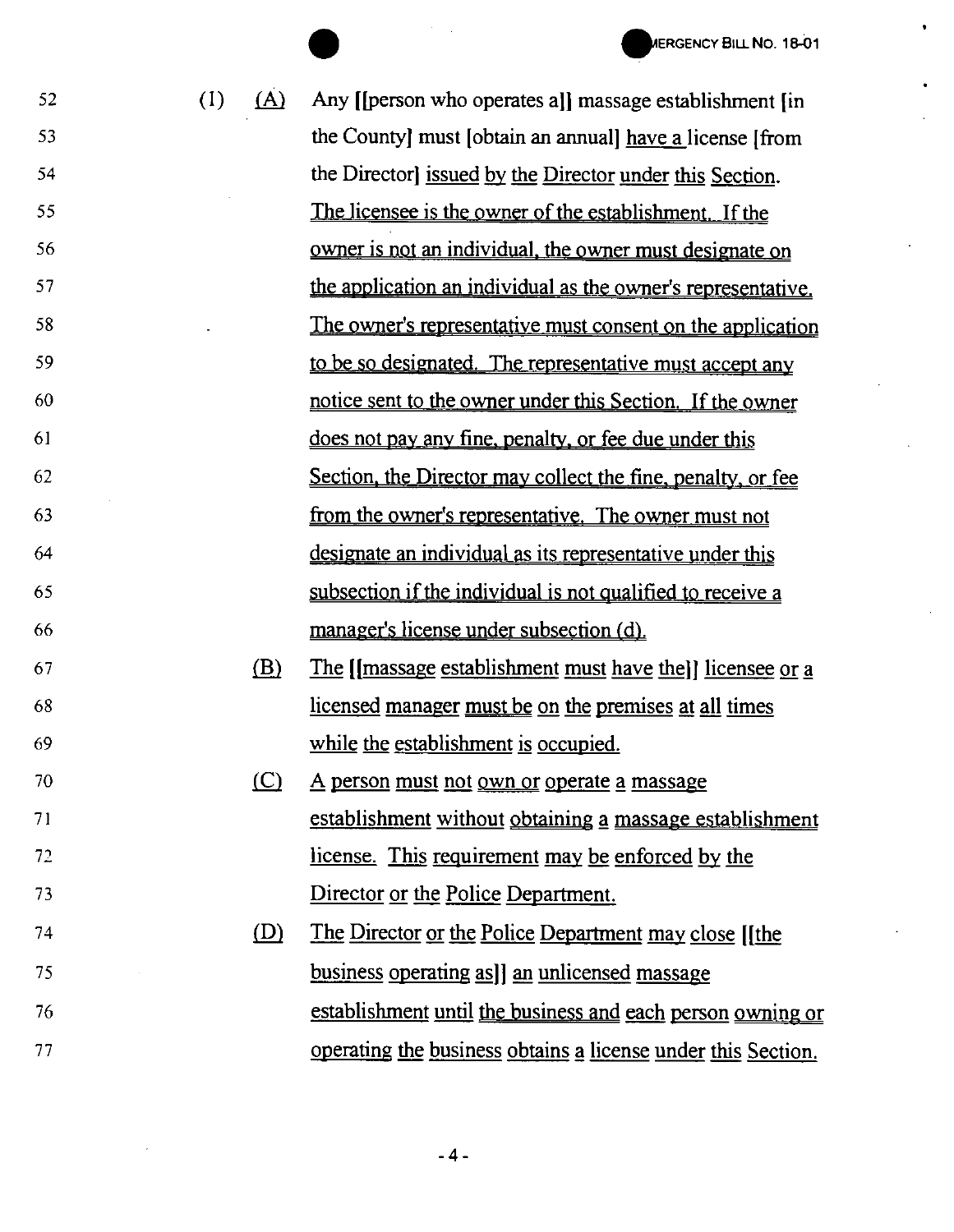$\ddot{\phantom{1}}$ 

 $\Box$ 

|   |     |     | <b>EMERGENCY BILL NO. 18-01</b>                                               |
|---|-----|-----|-------------------------------------------------------------------------------|
| J | 78  | (2) | Except as otherwise provided in this Section, the Director must,              |
|   | 79  |     | with the assistance of the Police Department, review each                     |
|   | 80  |     | application and issue a massage establishment license if:                     |
|   | 81  |     | the applicant meets the requirements of this Section, is<br>(A)               |
|   | 82  |     | qualified under standards set by Executive Regulation                         |
|   | 83  |     | $[$ [under method $(2)$ ], and completes a license application                |
|   | 84  |     | form provided by the Director;                                                |
|   | 85  |     | (B)<br>the massage establishment facility meets minimum                       |
|   | 86  |     | standards set by Executive Regulation [Junder method                          |
|   | 87  |     | $(2)]$ ; [and]                                                                |
|   | 88  |     | the applicant pays [a] $\alpha$ an application fee and license fee[.];<br>(C) |
|   | 89  |     | <u>and</u>                                                                    |
|   | 90  |     | (D)<br>the establishment complies with all applicable zoning,                 |
|   | 91  |     | health, fire prevention, and building laws and regulations.                   |
|   | 92  | (3) | The Director must conduct a prelicensing inspection of any                    |
|   | 93  |     | massage establishment, and [such] may conduct other inspections               |
|   | 94  |     | [as required by regulation] necessary to enforce this Section.                |
|   | 95  | (4) | A massage establishment must meet minimum standards set by                    |
|   | 96  |     | regulation at all times.                                                      |
|   | 97  | (5) | Any person who operates a massage establishment [[as owner or                 |
|   | 98  |     | manager]] must not [compensate another person for performing]                 |
|   | 99  |     | perform or allow another person to perform a massage (in the                  |
|   | 100 |     | County] unless [[that]] the person who performs the massage:                  |
|   | 101 |     | [thas a valid County Massage]] [Practitioner or Technician]                   |
|   | 102 |     | registration certificate] [[establishment worker's license]]                  |
|   | 103 |     | $\Delta$<br>is a certified massage therapist or registered massage            |
|   | 104 |     | practitioner under state law; or                                              |
|   |     |     |                                                                               |

 $\pmb{\mathsf{s}}$ 

 $-5 -$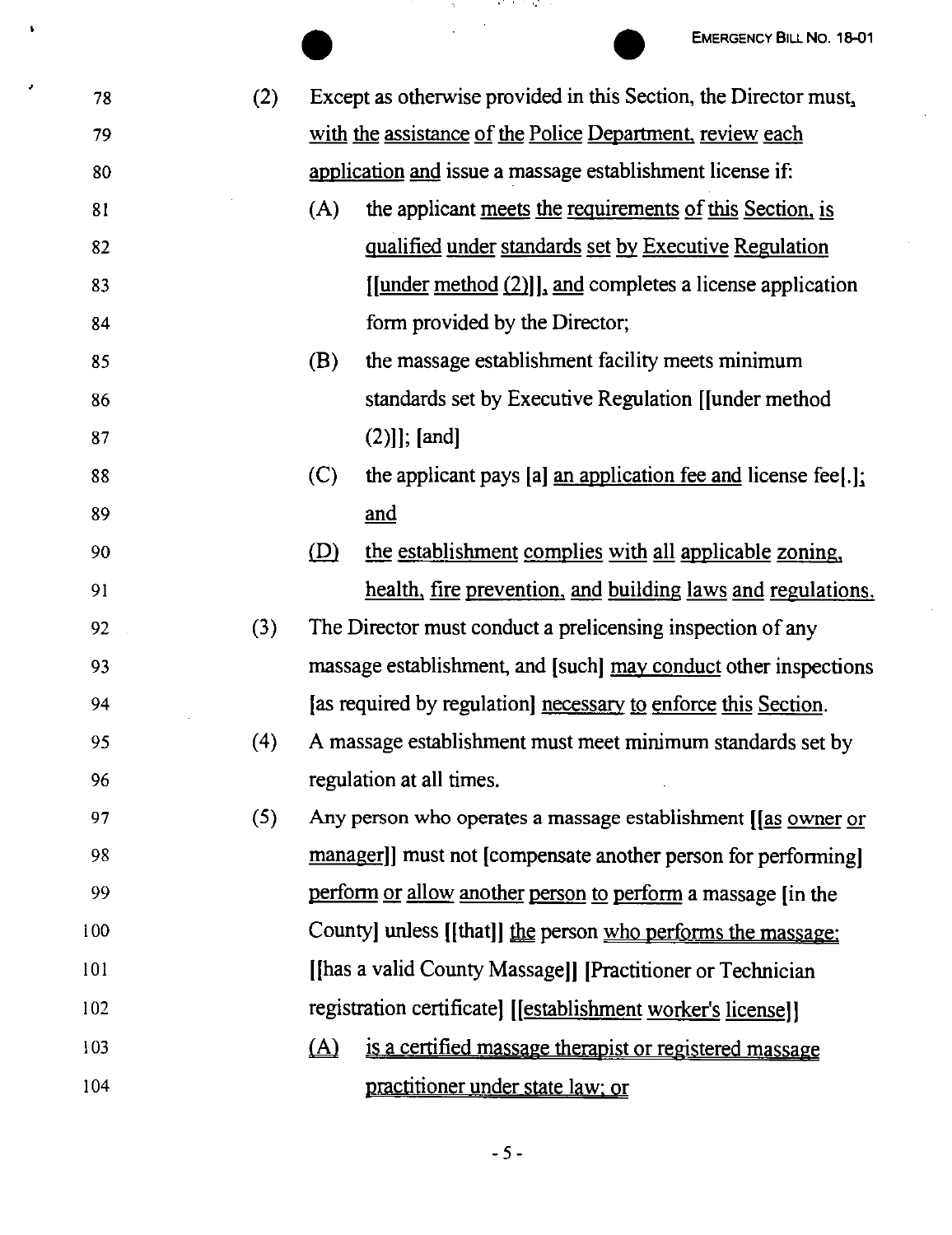105

125

126

WERGENCY BILL NO. 18-01<br>
(B) has a valid County massage worker's license.

- 106 107 108 109 110 111 (6) Any person who operates a massage establishment [las owner or managerll lin the Countyl must permit a County police officer or the Director [or Director's designee) to enter the massage establishment at any time during operating hours, and at any other time in an emergency [that endangers health or life) or when the establishment is occupied.
- 112 113 114 115 116 (7) Any person who operates a massage establishment **[**[as owner or manager]] must not allow a person of one gender to massage a person of another gender. This [[paragraphl) restriction does not apply if the person who performs the massage is a State-certified massage therapist or registered massage practitioner.
- 117 118 (8) A massage establishment license has a term of one year and must be renewed annually.
- 119 120 !.2) {A) A massage establishment license must not be transferred from one person to another.
- 121 122  $123$ 124 (B) A massage establishment license must not be transferred from a location to another location [[without the Director's prior written approval]) until a license is issued for the new location.
	- $(C)$  A massage establishment license applies to a single location specified in the license.
- 127 128 *)29*  130 {.lQ} If an applicant for g massage establishment license does not own the building where the establishment would be located, the building owner must approve the use of the building as a massage establishment on a form provided by the Director.
- $131$  (d) **[(People managing massage establishments)) Massage**

-6 -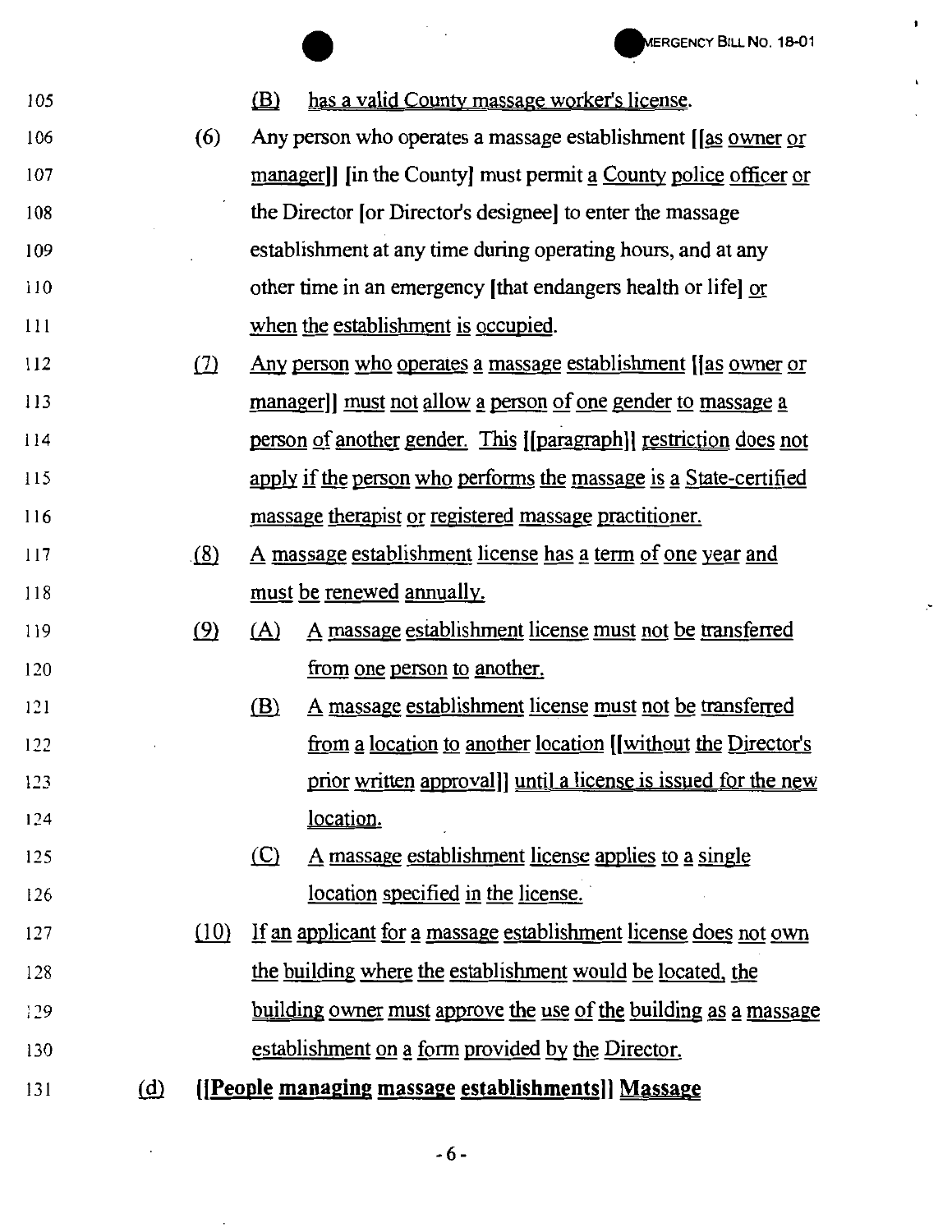$\mathcal{L}$ 

 $\hat{\mathbf{r}}$ 

|     |     |            |                 | <b>EMERGENCY BILL NO. 18-01</b>                                          |
|-----|-----|------------|-----------------|--------------------------------------------------------------------------|
| 132 |     |            |                 | establishment manager.                                                   |
| 133 | (1) |            |                 | [[Any]] The licensee, if an individual, and any person who               |
| 134 |     |            |                 | manages a massage establishment in the absence of the licensee.          |
| 135 |     |            |                 | including an owner's representative designated under subsection          |
| 136 |     |            |                 | <u>(c)(1)(A)</u> , must obtain a massage establishment manager's license |
| 137 |     |            |                 | from the Director and renew the license each year.                       |
| 138 | (2) |            |                 | Except as otherwise provided in this Section, the Director must,         |
| 139 |     |            |                 | with the assistance of the Police Department, review each                |
| 140 |     |            |                 | application and issue a license if the applicant is qualified under      |
| 141 |     |            |                 | this Section and the standards established by regulation. Each           |
| 142 |     |            | applicant must: |                                                                          |
| 143 |     | (A)        |                 | complete an application form provided by the Director:                   |
| 144 |     | <u>(B)</u> |                 | submit proof of good health required by the Director;                    |
| 145 |     | $\circ$    |                 | pay the application and license fee;                                     |
| 146 |     | (D)        |                 | <u>be at least 18 years old;</u>                                         |
| 147 |     | (E)        |                 | have not been convicted of, pled guilty or nolo contendere               |
| 148 |     |            |                 | to, or served any term of probation as a result of being                 |
| 149 |     |            |                 | charged with:                                                            |
| 150 |     |            | $\Omega$        | <u>a</u> felony;                                                         |
| 151 |     |            | (ii)            | a crime involving moral turpitude;                                       |
| 152 |     |            | (iii)           | violation of a controlled dangerous substances law;                      |
| 153 |     |            |                 | $\underline{\text{or}}$                                                  |
| 154 |     |            | (iv)            | violation of any law regulating the practice of a                        |
| 155 |     |            |                 | health occupation: [[and]]                                               |
| 156 |     | (E)        |                 | not habitually use any drug or alcoholic beverage to an                  |
| 157 |     |            |                 | extent that impairs professional performance:                            |

 $\hat{\mathbf{v}}$ 

J.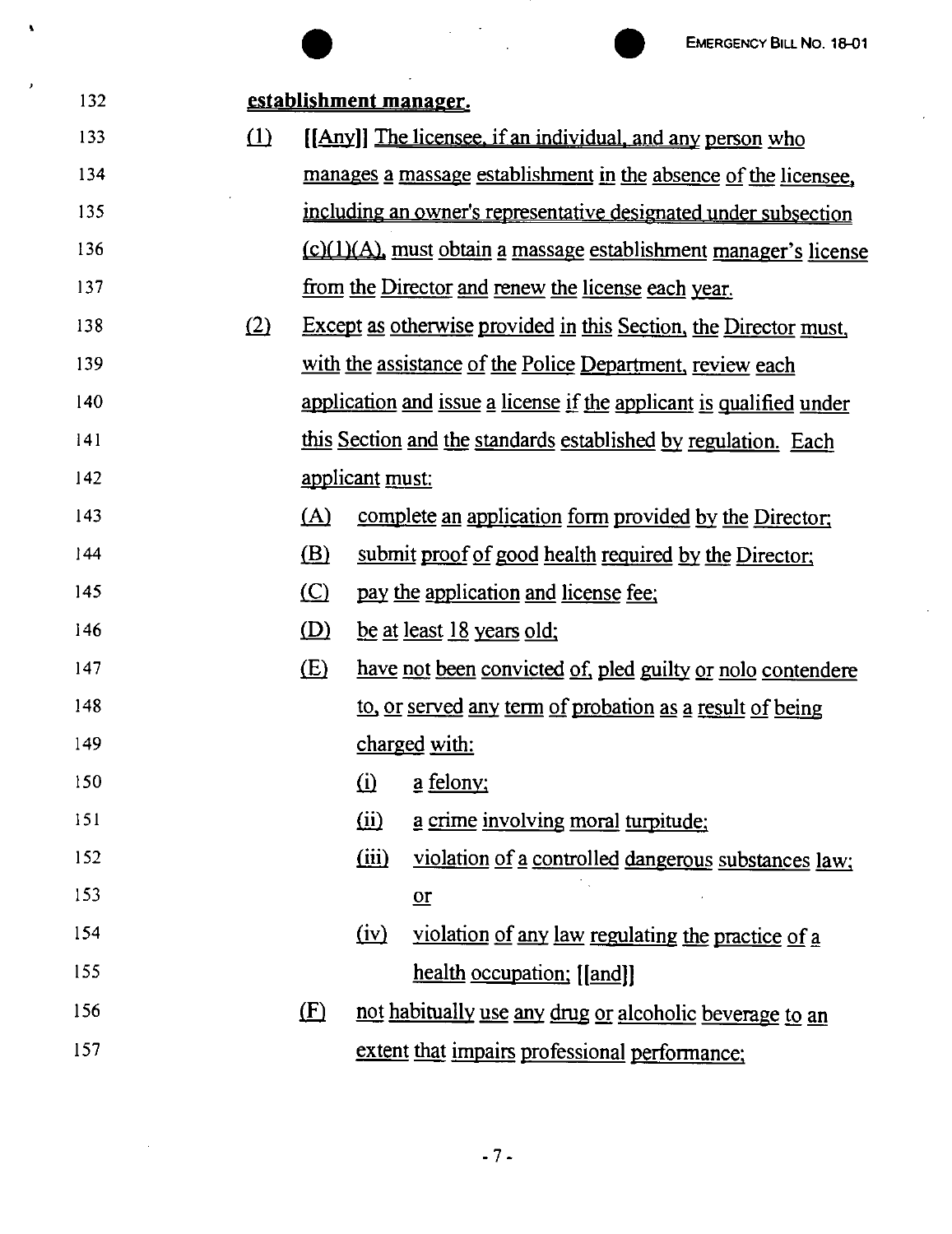$\epsilon_{\rm{eff}}$ 

 $\mathbf{r}$ 

| <b>158</b> |             | $\Omega$          | provide a passport-size photograph, fingerprints, and a list        |
|------------|-------------|-------------------|---------------------------------------------------------------------|
| 159        |             |                   | of the applicant's occupation or employment for the 3 years         |
| 160        |             |                   | before filing the application; and                                  |
| 161        |             | <u>(H)</u>        | if the applicant is not a United States citizen, provide            |
| 162        |             |                   | evidence of legal presence and employability in the United          |
| 163        |             |                   | States.                                                             |
| 164        | $[(c)]$ (e) |                   | <b>Massage [Practitioners and Technicians] worker.</b>              |
| 165        | (1)         |                   | Any person who performs [a] massage [for compensation in the        |
| 166        |             |                   | County] <u>for compensation</u> and who is not a [[massage          |
| 167        |             |                   | establishment worker.] certified massage therapist[[.]] or          |
| 168        |             |                   | registered massage practitioner under state law must[[:]]           |
| 169        |             |                   | $[(A)]$ obtain [an annual] a massage $[estabilishment]$ worker's    |
| 170        |             |                   | license [registration certificate] from the Director and            |
| 171        |             |                   | <u>renew the license each year</u> <sup>[[</sup> ; and              |
| 172        |             | (B)               | provide massage only to persons of the massage worker's             |
| 173        |             |                   | same gender]]. An individual may apply for a license                |
| 174        |             |                   | under this subsection only if the individual is expressly           |
| 175        |             |                   | exempt under $\S3-5A-05(a)(2)$ of the Health Occupations            |
| 176        |             |                   | Article from the certification and registration requirements        |
| 177        |             |                   | of that section.                                                    |
| 178        | (2)         |                   | Except as otherwise provided in this Section, the Director must,    |
| 179        |             |                   | with the assistance of the Police Department, review each           |
| 180        |             |                   | application and issue a license if the applicant is qualified under |
| 181        |             |                   | this Section and the standards established by regulation. Each      |
| 182        |             |                   | <u>applicant</u> must:                                              |
| 183        |             | $(\underline{A})$ | complete an application form provided by the Director;              |
| 184        |             | <u>(B)</u>        | submit proof of good health;                                        |
|            |             |                   |                                                                     |

 $\sim$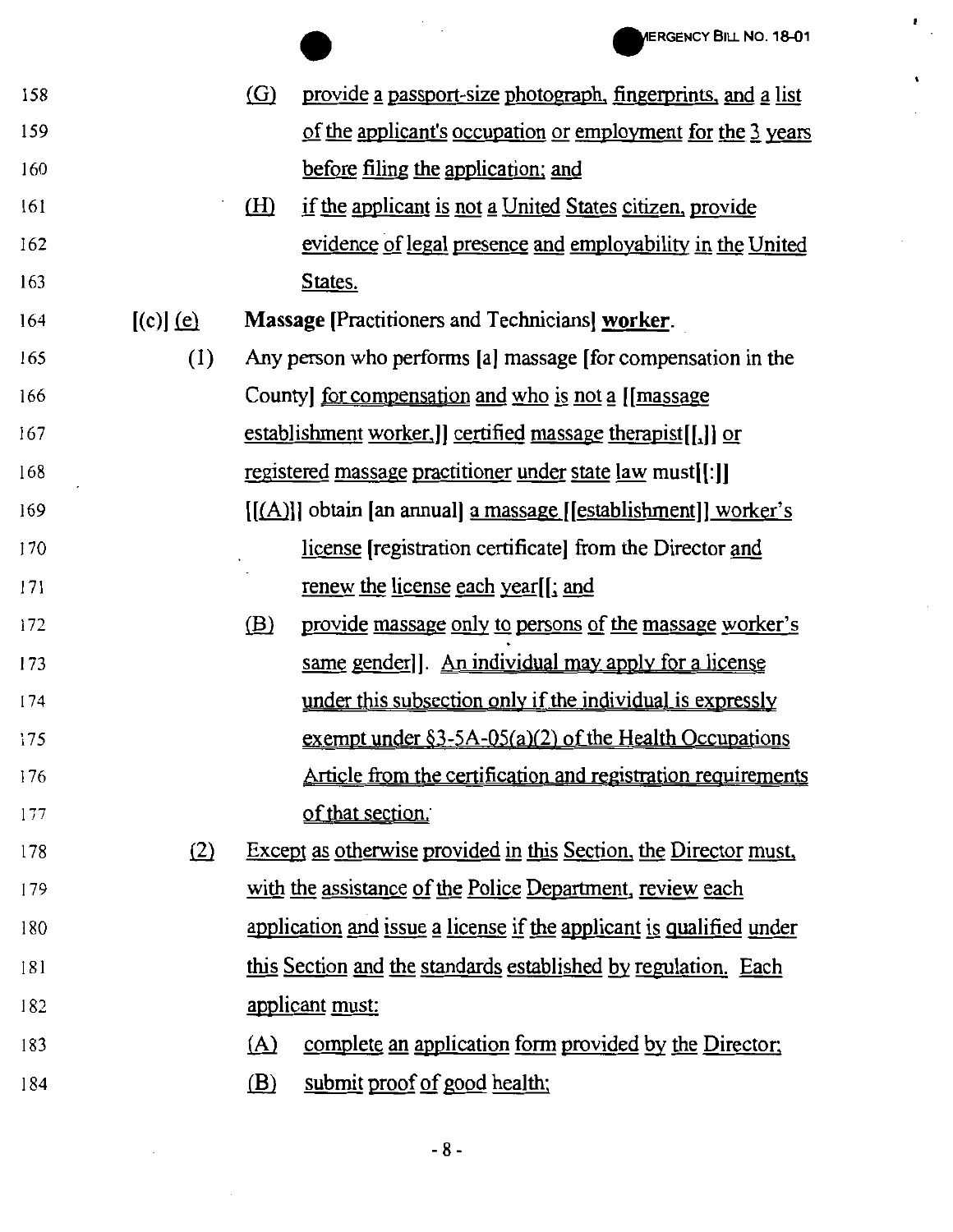|     |                            |              | <b>EMERGENCY BILL NO. 18-01</b>                                  |
|-----|----------------------------|--------------|------------------------------------------------------------------|
| 185 |                            | (C)          | pay the application and license fee:                             |
| 186 |                            | (D)          | <u>be at least 18 years old;</u>                                 |
| 187 |                            | (E)          | have satisfactorily completed at least 60 credit hours of        |
| 188 |                            |              | education at an institution of higher education as defined       |
| 189 |                            |              | by State law;                                                    |
| 190 |                            | (F)          | have successfully completed at least 500 hours of massage        |
| 191 |                            |              | training provided by an organization approved by the             |
| 192 |                            |              | Board; and                                                       |
| 193 |                            | (G)          | have not been convicted of, pled guilty or nolo contendere       |
| 194 |                            |              | to, or served any term of probation as a result of being         |
| 195 |                            |              | <u>charged</u> with:                                             |
| 196 |                            | (i)          | <u>a</u> felony;                                                 |
| 197 |                            |              | a crime involving moral turpitude:<br>$\overline{(\mathbf{ii})}$ |
| 198 |                            |              | violation of a controlled dangerous substances law; or<br>(iii)  |
| 199 |                            |              | violation of any law regulating the practice of a health<br>(iv) |
| 200 |                            |              | occupation;                                                      |
| 201 |                            | <u>(H)</u>   | not habitually use any drug or alcoholic beverage to an          |
| 202 |                            |              | extent that impairs professional performance;                    |
| 203 |                            | $\mathbf{D}$ | provide a passport size photograph, fingerprints, and a list     |
| 204 |                            |              | of the applicant's occupation or employment for the 3 years      |
| 205 |                            |              | before filing the application; and                               |
| 206 |                            | $\Omega$     | If the applicant is not a United States citizen, provide         |
| 207 |                            |              | evidence of legal presence and legal employability in the        |
| 208 |                            |              | <b>United States.</b>                                            |
| 209 | $\left[\frac{2}{2}\right]$ |              | Except as otherwise provided in this Section, the Director must  |
| 210 |                            |              | issue a Massage Practitioner registration certificate if the     |
| 211 |                            | applicant:   |                                                                  |

 $\mathbf{v}$ 

ر.

-9-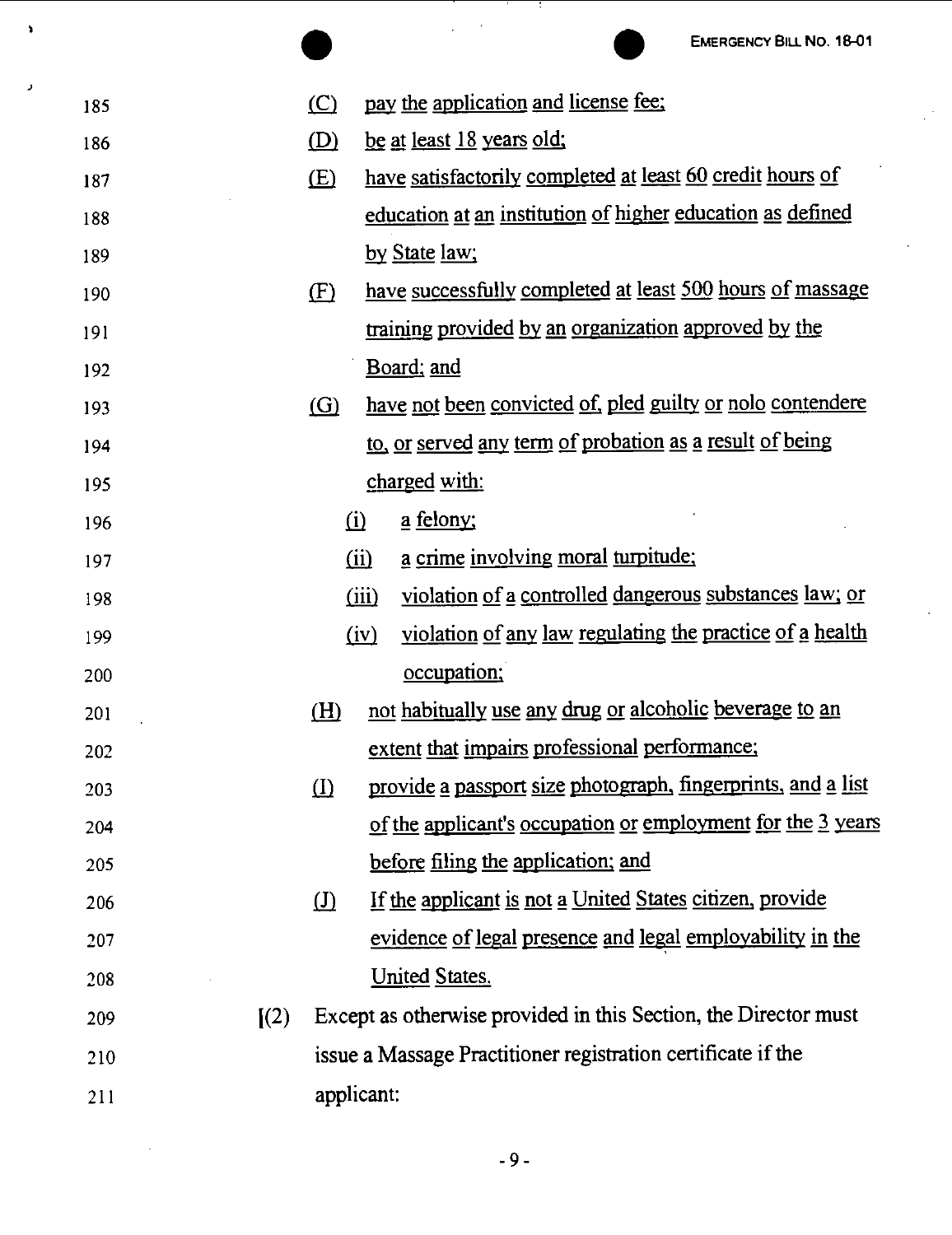' I

 $\bar{\mathbf{r}}$ 

 $\overline{\phantom{a}}$ 

|     |               |                 | MERGENCY BILL NO. 18-01                                               |
|-----|---------------|-----------------|-----------------------------------------------------------------------|
| 212 |               | (A)             | completes a registration form provided by the Director;               |
| 213 |               | (B)             | submits proof of good health;                                         |
| 214 |               | (C)             | pays a registration fee;                                              |
| 215 |               | (D)             | has either:                                                           |
| 216 |               | (i)             | successfully completed at least 500 hours of                          |
| 217 |               |                 | massage training provided by an organization                          |
| 218 |               |                 | approved by any state of the United States or the                     |
| 219 |               |                 | District of Columbia; or                                              |
| 220 |               | (ii)            | passed an examination of massage knowledge and                        |
| 221 |               |                 | skill approved by any state of the United States or                   |
| 222 |               |                 | the District of Columbia.]                                            |
| 223 |               |                 | $(3)$ Except as otherwise provided in this Section, the Director must |
| 224 |               |                 | issue a Massage Technician registration certificate if the            |
| 225 |               | applicant:      |                                                                       |
| 226 |               | (A)             | completes a registration form provided by the Director;               |
| 227 |               | (B)             | submits proof of good health; and                                     |
| 228 |               | (C)             | pays a registration fee.]                                             |
| 229 |               |                 | $(4)$ (3) A person who holds a license issued under this Section and  |
| 230 |               |                 | who is not a certified massage therapist or registered massage        |
| 231 |               |                 | practitioner [or Technician] under state law must not perform [a]     |
| 232 |               |                 | massage [in the County for compensation] except as the agent or       |
| 233 |               |                 | employee of a massage establishment [with] that has a valid           |
| 234 |               | County license. |                                                                       |
| 235 | (4)           |                 | A massage worker licensed under this subsection must only             |
| 236 |               |                 | massage persons of the worker's same gender.                          |
| 237 | $\circled{2}$ |                 | <u>A massage [[establishment]] worker's license must not be</u>       |
| 238 |               |                 | transferred from one individual to another.                           |
|     |               |                 |                                                                       |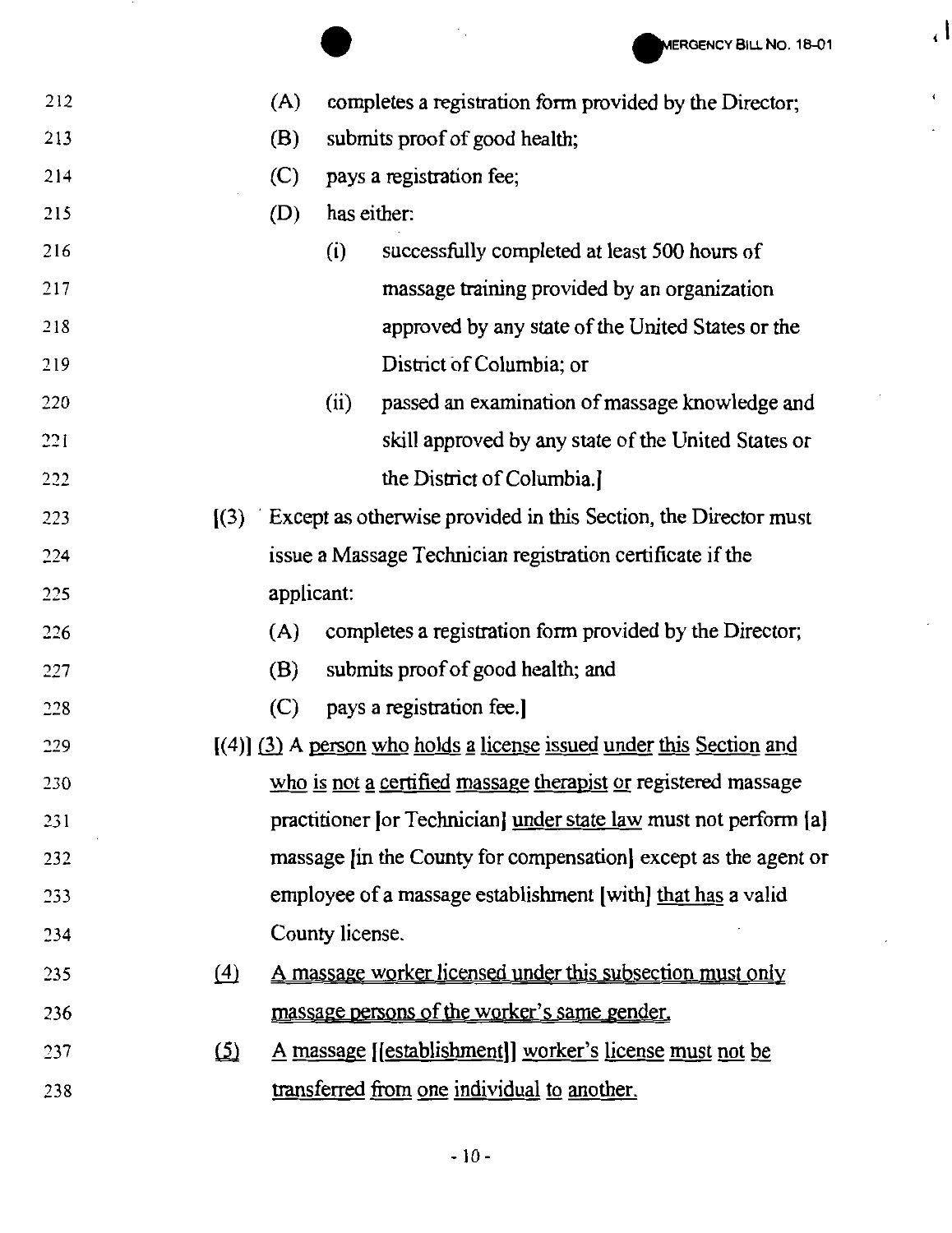|     |            |     |     |                                                                               | EMERGENCY BILL NO. 18-01 |
|-----|------------|-----|-----|-------------------------------------------------------------------------------|--------------------------|
| 239 |            |     |     | $[(d)]$ (f) Fees. The County Executive must set application and license [and  |                          |
| 240 |            |     |     | registration] fees by Executive Regulation under method $[(2)]$ (3) that      |                          |
| 241 |            |     |     | substantially cover the cost of administering this Section.                   |                          |
| 242 |            |     |     | [(e)] (g) Denial or Revocation of license [or registration]. The Director may |                          |
| 243 |            |     |     | refuse to issue a license [or registration certificate] under this Section,   |                          |
| 244 |            |     |     | and may suspend or revoke a license [or registration certificate] issued      |                          |
| 245 |            |     |     | under this Section, after a hearing for which reasonable notice has been      |                          |
| 246 |            |     |     | given, if the licensee. [[, registrant,]] or applicant:                       |                          |
| 247 |            | (1) |     | violates any provision of this Section;                                       |                          |
| 248 |            | (2) |     | submits fraudulent information in support of a license [or                    |                          |
| 249 |            |     |     | registration] application under this Section;                                 |                          |
| 250 |            | (3) |     | is convicted of, or pleads guilty or nolo contendere to, or is                |                          |
| 251 |            |     |     | ordered to serve a period of probation after being charged with:              |                          |
| 252 |            |     | (A) | a felony;                                                                     |                          |
| 253 |            |     | (B) | a crime involving moral turpitude;                                            |                          |
| 254 |            |     | (C) | violation of a controlled dangerous substances law; or                        |                          |
| 255 |            |     | (D) | violation of any law regulating the practice of a health                      |                          |
| 256 |            |     |     | occupation;                                                                   |                          |
| 257 |            | (4) |     | habitually uses any drug or alcoholic beverage to an extent that              |                          |
| 258 |            |     |     | impairs professional performance; or                                          |                          |
| 259 |            | (5) |     | is grossly negligent in the performance of massage.                           |                          |
| 260 |            |     |     | [Any person aggrieved by the Director's order under this subsection           |                          |
| 261 |            |     |     | may appeal to the County Board of Appeals within 10 days after                |                          |
| 262 |            |     |     | receiving the order. The filing of an appeal does not stay the                |                          |
| 263 |            |     |     | Director's order unless specifically provided in the order.                   |                          |
| 264 | <u>(h)</u> |     |     | Notice and opportunity for hearing.                                           |                          |

 $\mathbf{r}$ 

 $\bar{\mathbf{Y}}$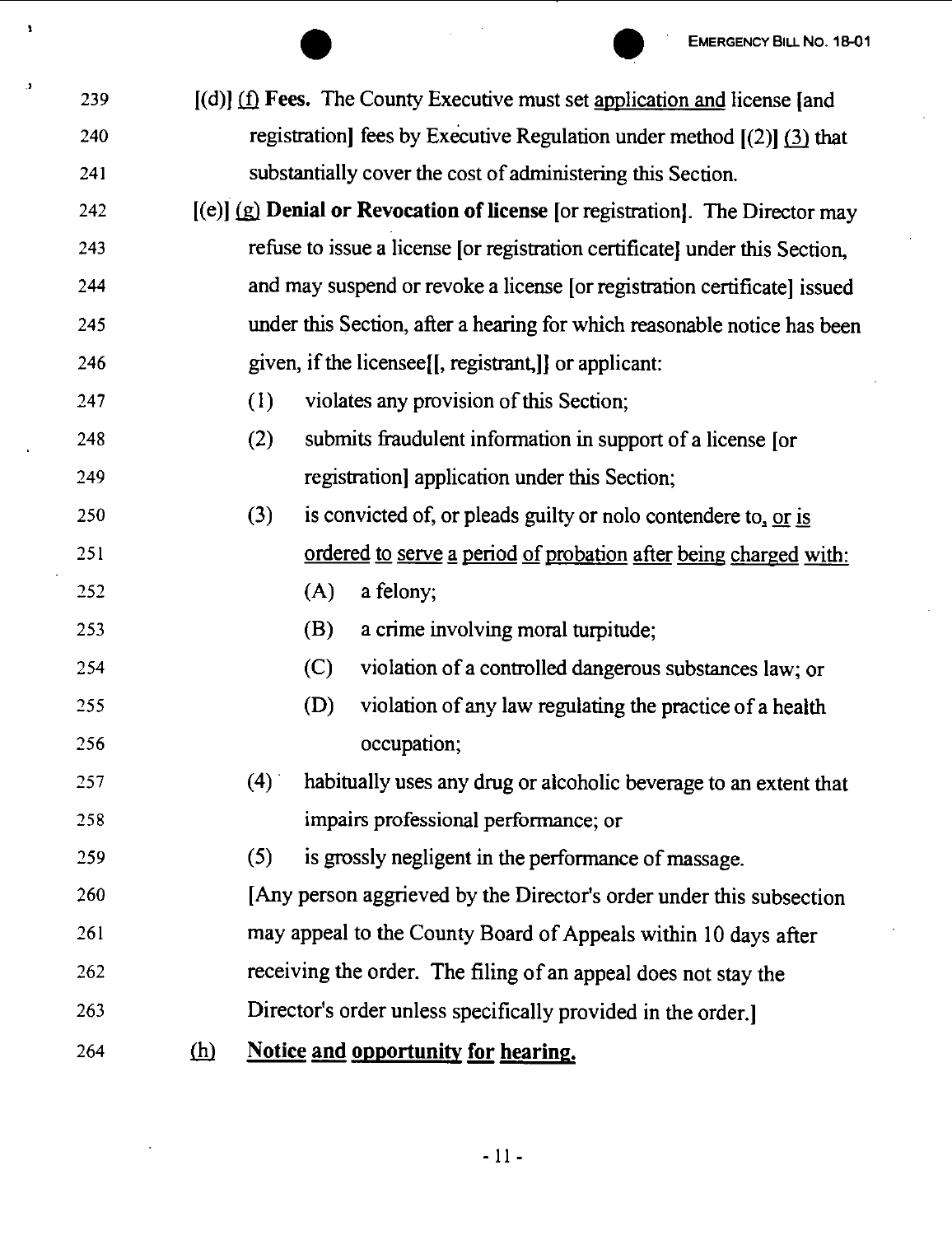$\pmb{\ast}$ 

 $\mathbf{L}$ 

 $\bar{z}$ 

 $\hat{\mathcal{A}}$ 

 $\overline{\phantom{a}}$ 

|     |     | <b>MERGENCY BILL NO. 18-01</b>                                                           |
|-----|-----|------------------------------------------------------------------------------------------|
| 265 | (1) | Notice. After [[determining]] finding that one or more grounds                           |
| 266 |     | for denial, suspension, or revocation of a license could exist, the                      |
| 267 |     | Director may serve a written notice on the licensee or applicant in                      |
| 268 |     | person or by regular mail, postage prepaid, addressed to the                             |
| 269 |     | person's last known address as maintained in the Director's file.                        |
| 270 |     | Service on that person by mail is effective 3 days after mailing.                        |
| 271 |     | The Director must also post a written notice at a conspicuous                            |
| 272 |     | place on the establishment for which the license was or would be                         |
| 273 |     | <u>issued.</u> The written notice must, at a minimum $[[,]]$ :                           |
| 274 |     | $\left[\frac{f(i)}{2}\right]$ (A) state that the Director has found that the licensee or |
| 275 |     | applicant may be subject to denial, suspension, or                                       |
| 276 |     | revocation;                                                                              |
| 277 |     | $[(iii)]$ (B) identify the specific grounds for the Director's finding;                  |
| 278 |     | and                                                                                      |
| 279 |     | [(iii)]] (C) set a date for a hearing on denial of the application or                    |
| 280 |     | suspension or revocation of the license. The [Idate of the]]                             |
| 281 |     | hearing must be held at least 5 days after service of the                                |
| 282 |     | Director's notice, unless the parties agree to an earlier date.                          |
| 283 | (2) | Hearing. The Director or a designee may conduct the hearing.                             |
| 284 |     | At the hearing, the licensee or applicant may present evidence                           |
| 285 |     | and witnesses to refute the grounds cited by the Director for                            |
| 286 |     | denying the application or suspending or revoking the license,                           |
| 287 |     | and the County and any other person may submit relevant                                  |
| 288 |     | evidence. The relevant records of the Department are part of the                         |
| 289 |     | hearing record. Within 3 days after the hearing closes, the person                       |
| 290 |     | conducting the hearing must render a decision in writing, giving                         |
| 291 |     | the reasons for the decision. That decision is final and is subject                      |

 $\sim$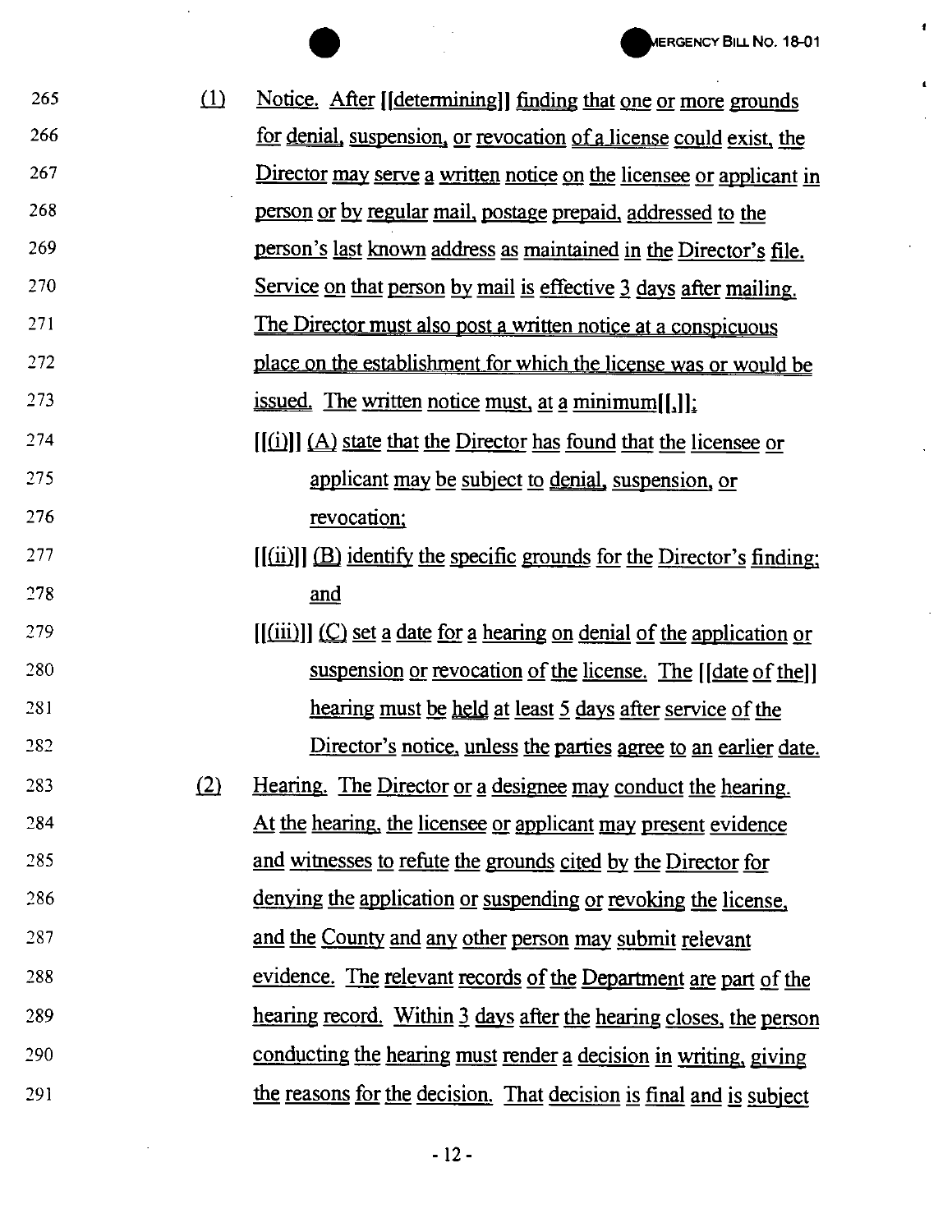EMERGENCY BILL NO. 18-01<br>to judicial review under the Maryland rules for review of administrative decisions.

.J

ï

292

293

294 295 296 297 298  $\delta$  Failure to appear. A licensee or applicant who after notice does not appear at a hearing waives the right to a hearing and consents to the action that the Director proposed in the notice. The Director may deny the application or suspend or revoke the license as proposed in the notice.

299 300 301 302 303 304 305 306 307 308 309 310 311 312 313 314 315 316 317 318 (4) Notice and Effective Date of Suspension or Revocation. The Director's written decision must be posted at the office of the Director and must be served on the licensee or applicant in person or by regular mail, postage prepaid, addressed to [ [ that person's] ] the applicant or licensee's last known address as maintained in the Department's files. The Director must also post a written notice of the decision at a conspicuous place on the establishment for which the license was or would be issued. A suspension or revocation takes effect on the day the Director's decision is delivered in person or posted, whichever occurs first [[or 3 days after it is mailed]. To facilitate enforcement of this provision. the Director may require the ((person)) applicant or licensee to [[come to]] appear at the Director's office at a specific time to receive a copy of the decision and be prepared to surrender the license. If a licensee or applicant does not appear to receive the Director's decision. the Director's decision is effective on the date and time the licensee or applicant was directed to appear. <u>(5)</u> Surrender of license and security. [[Upon the suspension or revocation ofl] When a license is suspended or revoked. the Director must take custody of the suspended or revoked license.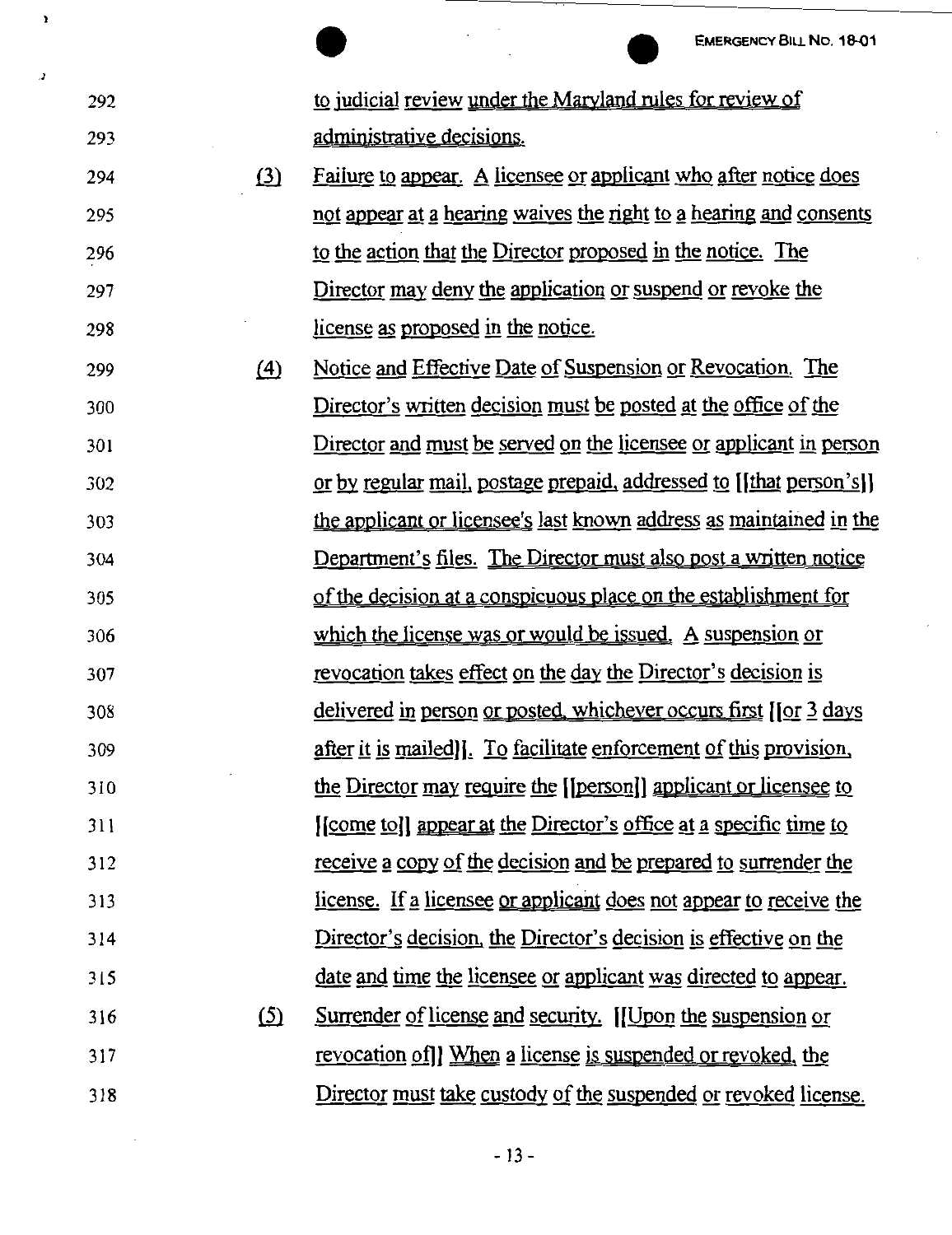l

 $\ddot{\phantom{a}}$ 

 $\ddot{\phantom{a}}$ 

 $\pmb{t}$ 

|     |             |                     | AERGENCY BILL NO. 18-01                                                       |
|-----|-------------|---------------------|-------------------------------------------------------------------------------|
| 319 | (i)         |                     | Upon receipt of notice of a license revocation or suspension, unless          |
| 320 |             |                     | <u>otherwise directed</u> [[,]] the licensee must, within 24 hours:           |
| 321 |             | (1)                 | place the license in the mail, postage prepaid, addressed to the              |
| 322 |             |                     | Department; or                                                                |
| 323 |             | (2)                 | physically deliver the license to the Department.                             |
| 324 | $\Omega$    |                     | If the Department does not receive [[the]] a suspended or revoked             |
| 325 |             |                     | license within 48 hours after notification, excluding weekends or a legal     |
| 326 |             |                     | holiday, or as otherwise directed, the holder of the license violates this    |
| 327 |             |                     | Section. [[and, in]] In addition to any other penalties that may be           |
| 328 |             |                     | imposed, the director or Police may:                                          |
| 329 |             | (1)                 | remove the revoked or suspended license from the business                     |
| 330 |             |                     | location; and                                                                 |
| 331 |             | (2)                 | close the place of business until the person operating the business           |
| 332 |             |                     | obtains a license.                                                            |
| 333 |             | <u>(k)</u> Appeals. |                                                                               |
| 334 |             | (1)                 | <u>Any person aggrieved by the denial, suspension, or revocation of</u>       |
| 335 |             |                     | any license under this Section may seek judicial review under the             |
| 336 |             |                     | Maryland [[Rules of Procedure]] rules for review of                           |
| 337 |             |                     | administrative decisions.                                                     |
| 338 |             | (2)                 | The Director's decision to deny a license must not be stayed                  |
| 339 |             |                     | pending appeal. Final administrative action that revokes or                   |
| 340 |             |                     | suspends a license may be stayed pending appeal only if:                      |
| 341 |             |                     | the court finds that the public health, safety, or welfare will<br><u>(A)</u> |
| 342 |             |                     | not be endangered during the appeal; and                                      |
| 343 |             |                     | $\underline{a}$ bond of \$100,000 is posted.<br>$\mathbf{B}$                  |
| 344 | $[(f)]$ $($ |                     | Penalty.                                                                      |

 $\mathcal{A}$ 

 $\sim$